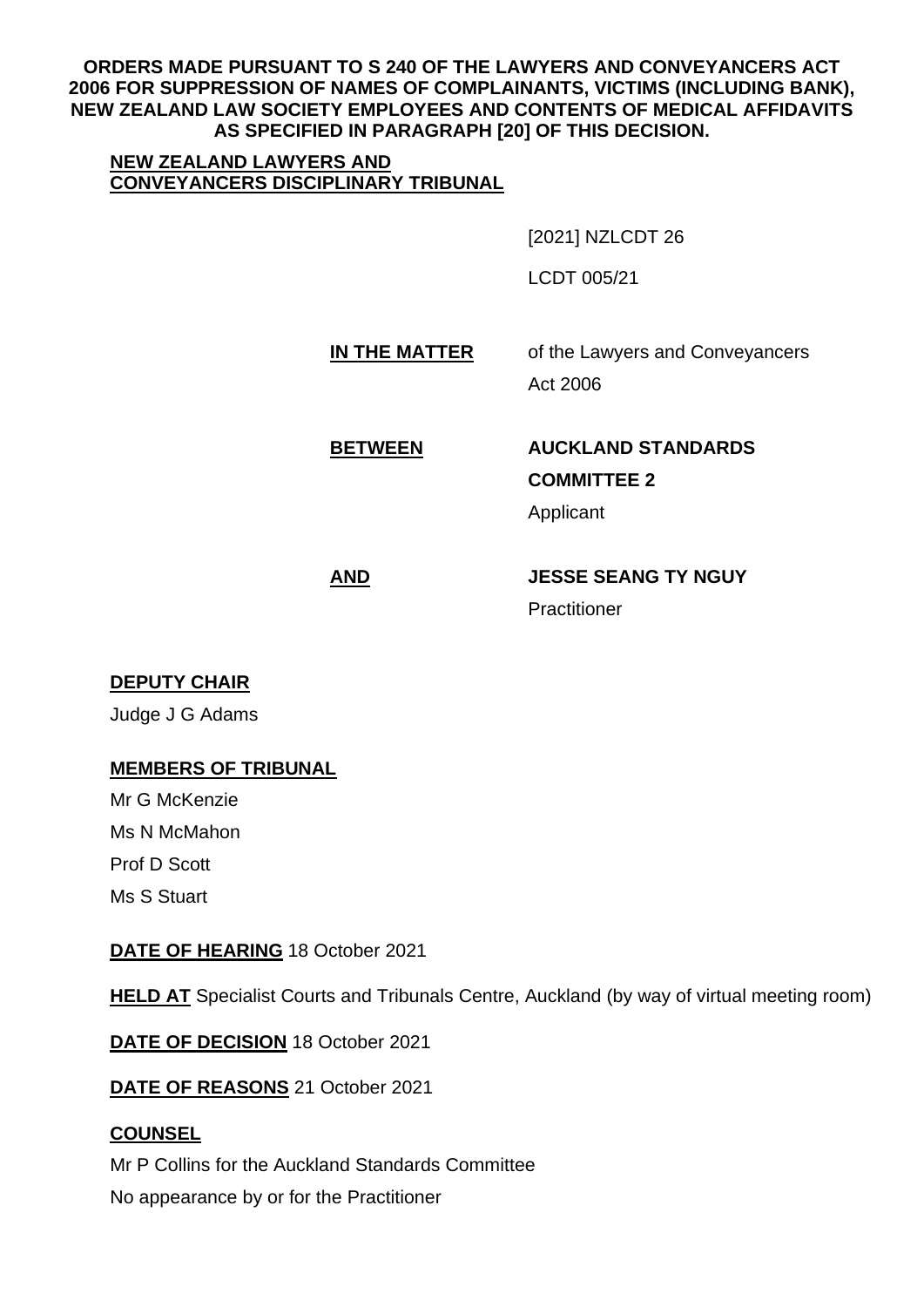## **DECISION OF THE TRIBUNAL RE LIABILITY ON ADDITIONAL CHARGE AND PENALTY ON BOTH CHARGES**

### *Introduction*

[1] Mr Nguy admits as misconduct the primary charge of misappropriating trust funds in excess of \$1million. In consequence, he accepts that he will inevitably be struck off the roll of barristers and solicitors.

[2] Mr Nguy has not admitted the additional charge that he obstructed and frustrated the investigative processes of the Standards Committee in default of his professional obligations. His counsel Mr Jones QC advised (in written submissions dated 7 October): "…from this point his instructions are that he will not engage in the process further. The stress involved is too much. No submissions will be filed on penalty, he will not attend the penalty hearing in person and he does not wish counsel to appear for him at any such hearing either." Although Mr Jones QC advised that he (Mr Jones QC) would attend, if required, we did not require him to do so. Mr Nguy was invited to attend the virtual hearing but did not do so.

[3] Mr Jones QC's written submissions were accompanied by affidavits sworn by Mr Nguy's general medical practitioner and his psychiatrist. The medical opinions suggest he is prone to anxiety and depression. The psychiatrist says that Mr Nguy has been stressed in relation to these disciplinary processes. This is not surprising, as they concern Mr Nguy's deliberate acts of dishonesty involving large sums of money. It is common for practitioners to feel stressed by disciplinary processes, especially at the more grave level like this case.

[4] Mr Nguy offered co-operation at the early stages of the case although that cooperation did not materialise. Mr Collins refers to his earlier counsel's letter of 9 February 2021.<sup>1</sup> We agree with Mr Collins's submission (in relation to the charge of obstruction) that there is nothing in the medical affidavits or in Mr Jones QC's

<sup>1</sup> Mr Collins submissions 14 October 2021, para [3.9].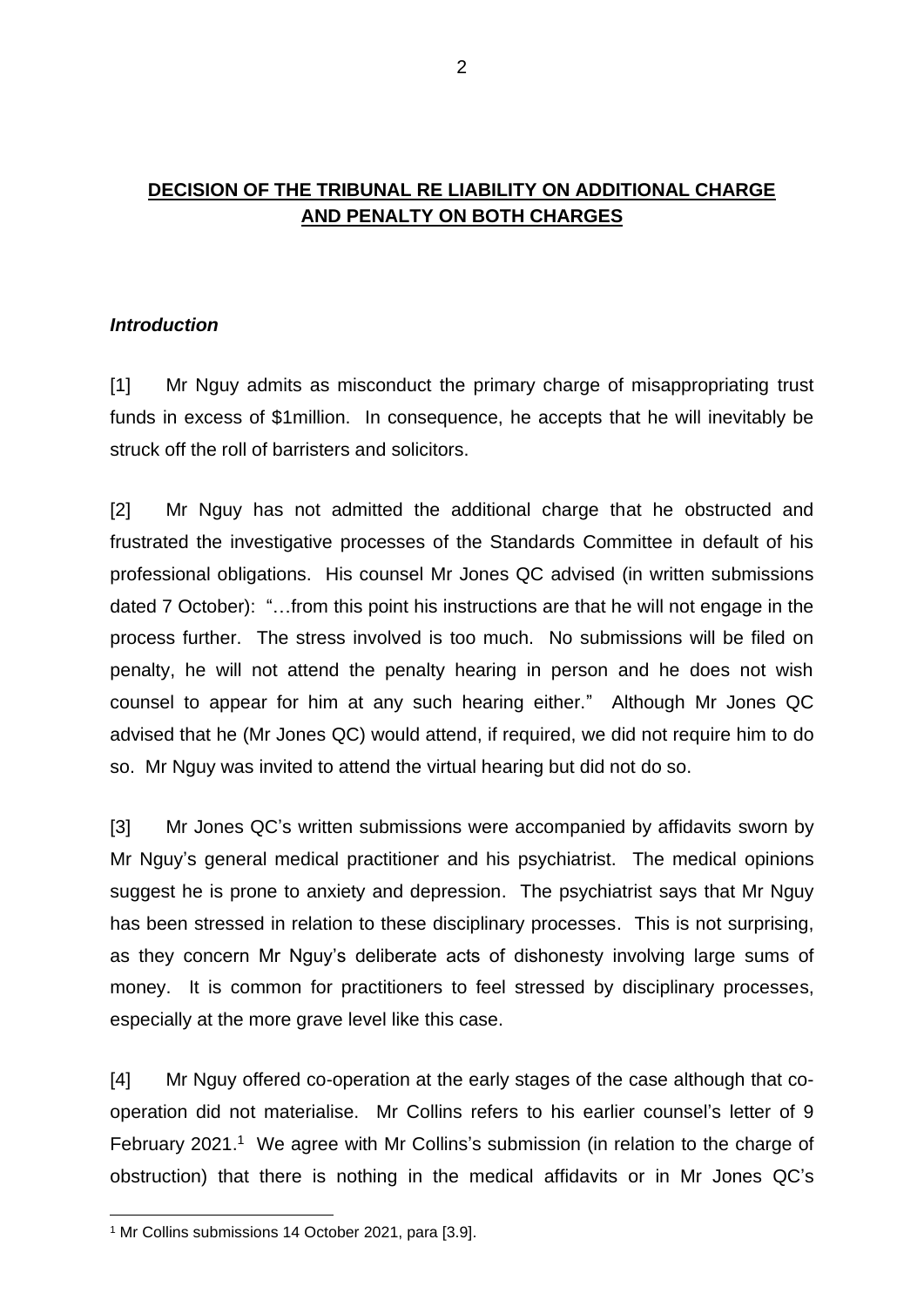submissions to show that Mr Nguy was under a disability to the point of being unable to organise disclosure of files and records. In fact, Mr Nguy was, at the relevant time, able to respond to Mr Collins coherently in his request for documents (11 February 2021), complain about the Law Society investigator (15 March 2021) and give instructions to appeal against early publication of the interim suspension order.

[5] Mr Nguy sought to avoid compulsory strike-off by earlier inviting the New Zealand Law Society to remove him from the roll on the basis that being a lawyer was stressful, even medically perilous, for him. He was unsuccessful. On balance, considering the medical evidence against other indicators of Mr Nguy's competence, we find his proposition that he is unable to participate in these proceedings is selfserving and cynical. We reject the proposition that Mr Nguy is medically unfit to participate.

[6] The Tribunal's tasks in this hearing are:

- to determine liability on the obstruction charge and, if made out, to categorise it as misconduct or unsatisfactory conduct;
- to fix penalty on the charges.

### *Is the obstruction charge proved?*

[7] The evidence in support of the obstruction charge is neatly and comprehensively tabulated in the chronology forming part of Mr Collins's submissions (14 October). The investigators, the practitioner's attorney, and employees of the New Zealand Law Society were properly appointed. Mr Nguy had a professional obligation to assist them, to provide documents and files. He failed or neglected to do so. This constituted an ongoing failure, against repeated requests. The relevant defaults ran from 9 February 2021 to 2 June 2021.

[8] The evidence supporting this charge is not answered by Mr Nguy.

[9] Mr Jones QC wonders why, in circumstances where Mr Nguy was bound to be struck off, the additional charge was brought. Bringing the charge sends a message, both to the community at large and to the legal community, that these obstructive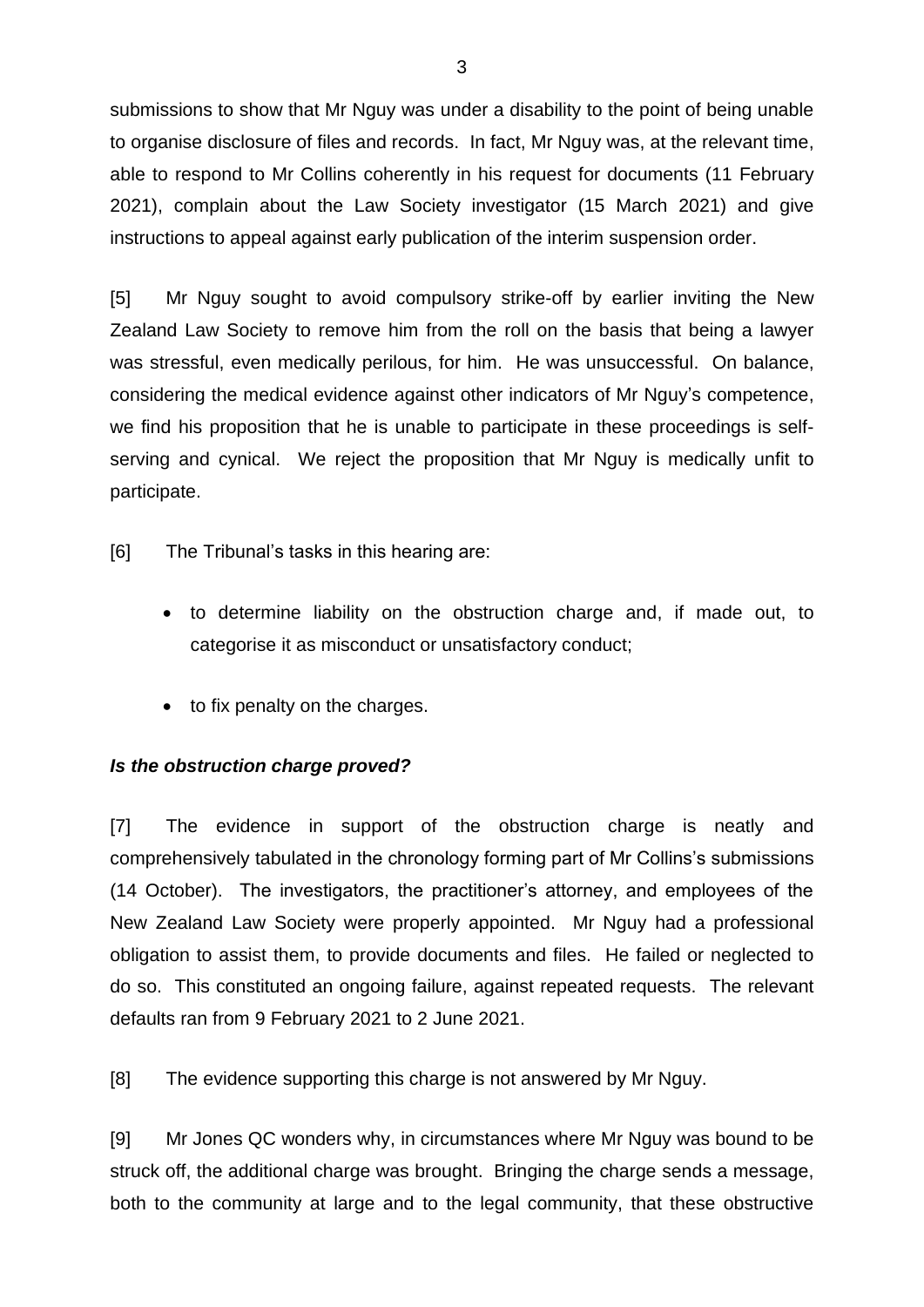behaviours are serious and worthy of notice. The targeted conduct is a breach of the practitioner's duties. Dealing with obstructive behaviour wastes money and time which puts other practitioners to unnecessary expense. These are not trivial defaults and cannot simply be ignored.

[10] We find the charge is satisfactorily established.

### *Is the obstruction misconduct?*

[11] The investigative functions of the New Zealand Law Society are set out in s 147(2) of the Lawyers and Conveyancers Act 2006 (the Act). Mr Nguy was under a professional obligation to provide relevant material as requested from time to time. Instead of fulfilling his obligations, as Mr Collins submits: "From the time of the suspension order on 2 March 2021 he withdrew any meaningful co-operation and allowed matters to take their course in the hands of ill-prepared staff." <sup>2</sup> We find accordingly.

[12] We do not find that Mr Nguy's sensitivity to the disciplinary processes exonerates him for the ongoing failure to provide relevant files and information. His obstruction extended to obstructing his attorney (after Mr Nguy was suspended from practice on 2 March 2021); a member of his staff refusing to hand over the required information and files to persons she considered not authorised to receive them (26 March 2021); other ongoing failures and obstructions. None of this course of conduct is explained or excused by any mental stress Mr Nguy may have suffered.

[13] Not only were the obstructive behaviours breaches of Mr Nguy's obligations under, for example, s 147(2) of the Act but they also amount to conduct that would reasonably be regarded by lawyers of good standing as disgraceful or dishonourable: s 7(1)(a)(i) of the Act. Putting it simply, Mr Nguy failed to help those charged with cleaning up his mess, thereby adding to the burden of the New Zealand Law Society and all other lawyers who contribute to that enterprise. This was a course of behaviour that we find to have been deliberate obstruction. The plain facts of this case bring the behaviour within the purview of misconduct.

<sup>2</sup> Mr Collins submissions 14 October 2021, para [3.12].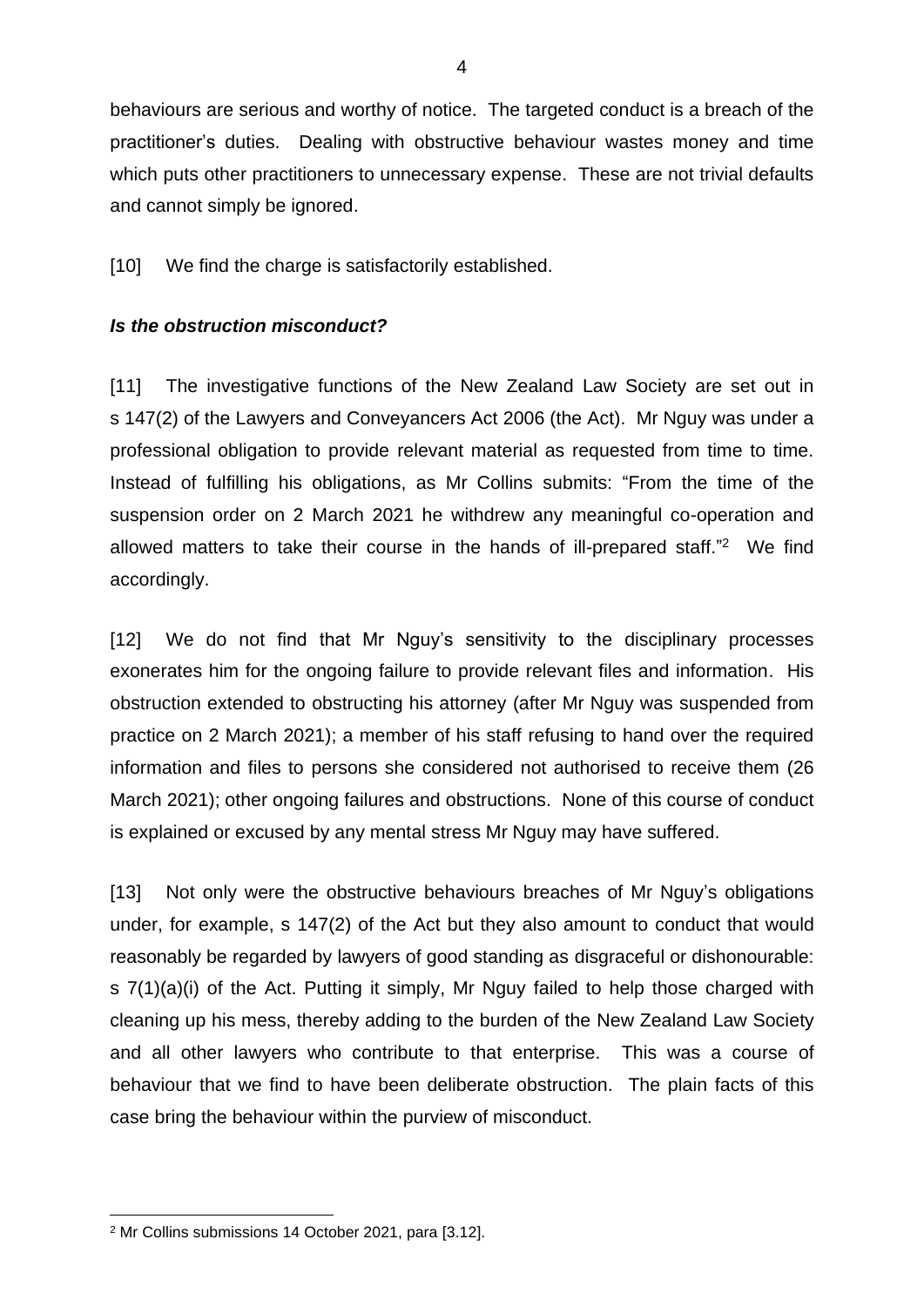[14] We find that Mr Nguy's obstructive behaviours amount to the serious level of misconduct.

#### *What are appropriate penalties?*

[15] Mr Nguy was subject to two earlier findings of unsatisfactory conduct, one on 26 January 2012 and one on 25 October 2016. Even without that prior history, the stark facts and amount of default in the present case would require strike-off. Mr Nguy accepts that outcome on the first charge.

[16] Accordingly, on the first charge of misconduct we made an order at the conclusion of the hearing striking the name of the practitioner off the roll. This decision provides our reasons for having done so.

[17] His obstructive behaviour, the subject of the additional charge, exacerbates the first charge but it has a stand-alone feature too. A censure that remains part of Mr Nguy's permanent record is an appropriate mark of that additional wrongdoing.

### *Costs*

[18] That Mr Nguy may be in difficult financial circumstances is insufficient reason in a case like this to ward off or ameliorate costs orders.

[19] Mr Nguy is ordered to pay the Standards Committee costs and also reimburse the New Zealand Law Society for the costs payable under s 257 of the Lawyers and Conveyancers Act 2006 (the Act).

#### *Suppression orders*

[20] The names of complainants, victims (including any bank) and New Zealand Law Society employees are permanently suppressed. The contents of the medical affidavits are suppressed to preserve Mr Nguy's privacy. These orders are made pursuant to s 240 of the Act.